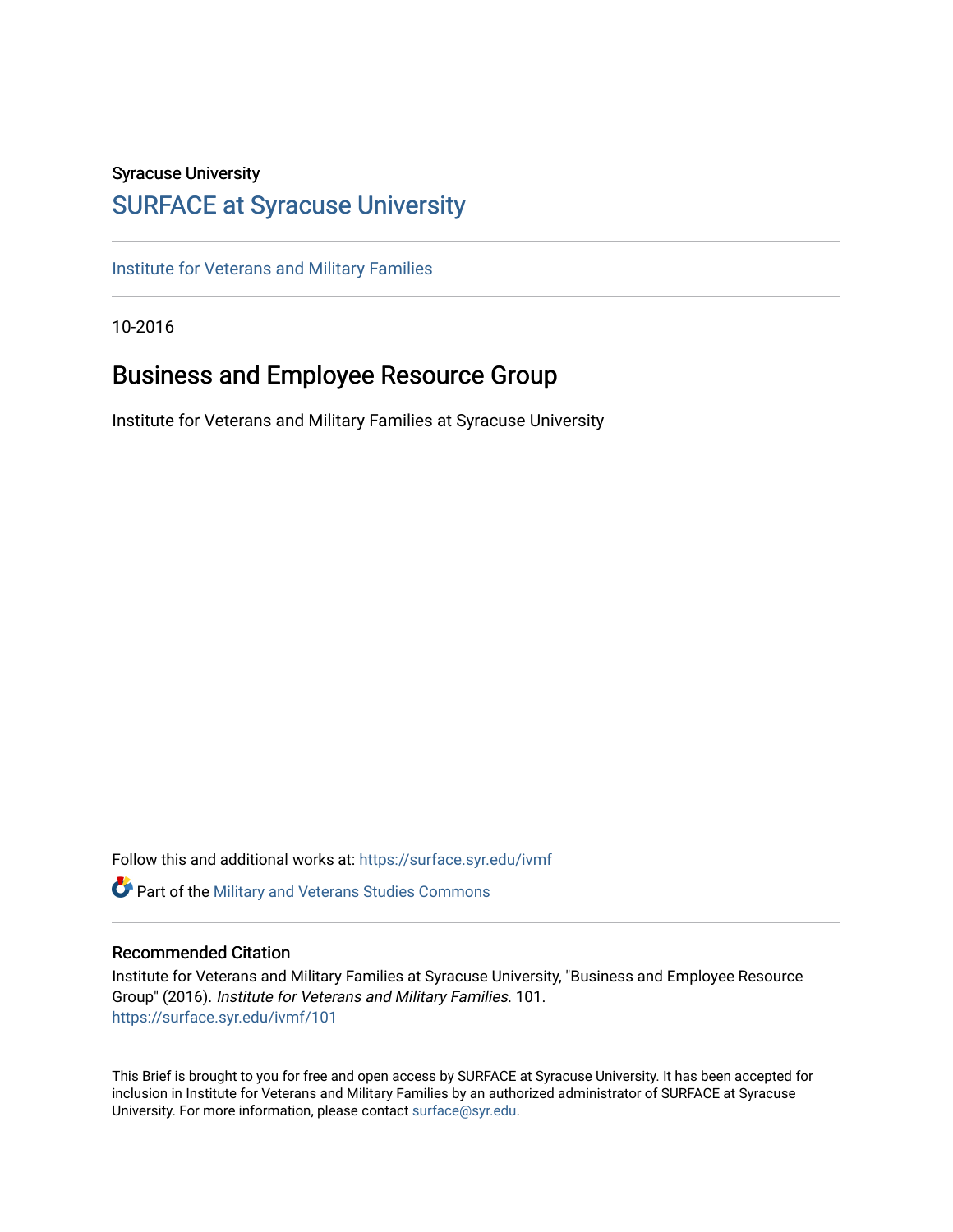### **SYRACUSE UNIVERSITY INSTITUTE FOR VETERANS AND MILITARY FAMILIES** JPMorgan Chase & Co Founding Partner

VETERAN<br>JOBS MISSION

# BUSINESS AND EMPLOYEE RESOURCE GROUP

### ABOUT THE SURVEY

**19 COMPANIES TOOK** THE SURVEY ON THE BUSINESS AND EMPLOYEE RESOURCE COMMITTEE

84% OF THE COMPANIES SURVEYED PLAN TO PARTICIPATE IN THE BUSINESS AND EMPLOYEE RESOURCE GROUP COMMITTEE AGAIN IN 2017

**47%** OF COMPANIES' INITIATIVES FOR BUSINESS AND EMPLOYEE RESOURCE GROUPS WERE LAUNCHED IN 2015 AND 2016.

### WHAT INFLUENCED YOUR DECISION TO JOIN THE MILITARY COMMUNITY RECRUITING COMMITTEE?

Monsanto has developed a good Veteran Employee Resource Group so we would be glad to share insights from our journey. However, we also know that we could learn from other companies who have even more robust groups that we do. This [Business and Employee Resource Group] forum provides a great opportunity to do both.

-Monsanto



# REASONS COMPANIES CHOSE TO PARTICIPATE

### LEARNING OPPORTUNITIES

- $\odot$  Learn how other companies recruit and retain veteran employees
- $\odot$  Learn how to further support veteran employees
- $\odot$  Learn how to properly leverage employee resource and support groups
- $\odot$  Desire to learn other ideas veteran employers can offer to employees who have recently transitioned, such as employee resource groups

### COLLABORATION AND SHARING

- $\odot$  Collaboration with other companies interested in offering employee resource groups
- $\odot$  Share and learn best practices

### ENHANCE CURRENT OFFERINGS AND COMPANY SATISFACTION

- $\odot$  Desire to enhance current veteran employment strategy
- Experienced in business and employee resource groups
- $\odot$  Satisfaction with recent veteran hires
- $\odot$  Interest in improving performance of company's business and employee resource groups

# INITIATIVES IMPLEMENTED

### RESOURCES FOR VETERANS

- $\odot$  SharePoint for veterans, where veterans can access recruitment schedule and relevant articles, and seek employment help
- $\odot$  Private LinkedIn page for veteran employees

### EMPLOYEE RESOURCE GROUPS

- $\odot$  Employee resource groups/networks at specific locations within the company
- $\odot$  Employee resource groups to be led by employees
- $\odot$  Set specific goals for employee resource group, such as work environment and connecting employees and community

### COMPANY LEADERSHIP, BUY-IN, AND SUPPORT

- $\odot$  Dedicated leadership, budget, and technological infrastructure for veteran employee services and supports
- $\odot$  Leadership buy-in of need for veteran employee resources, such as employee resource group





BUSINESS AND EMPLOYEE RESOURCE GROUP OCTOBER 2016

# JPMORGAN CHASE & CO.